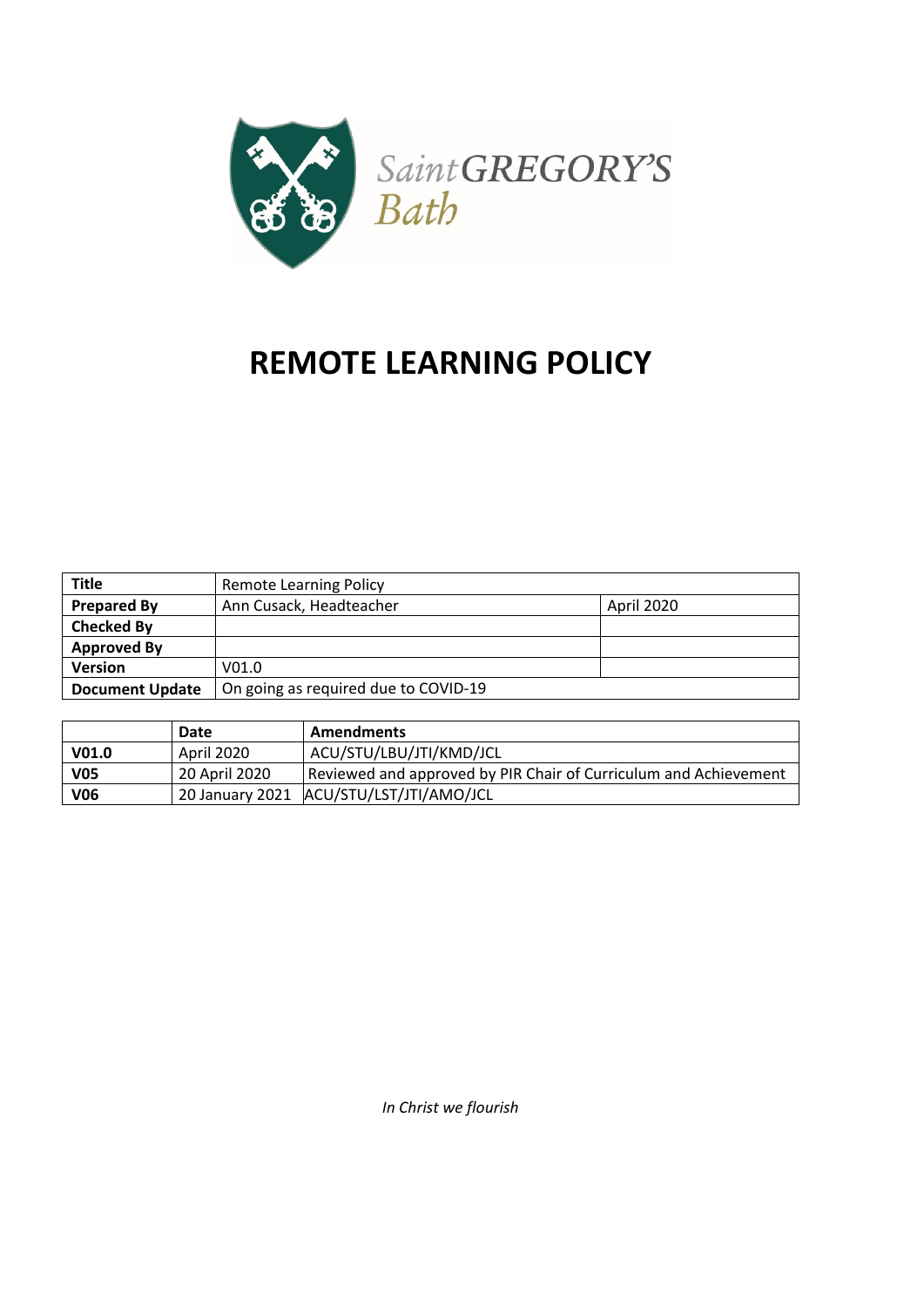## **Introduction**

As a Catholic community committed to the Gospel Values, we hold these values as central to everything we do and every decision we take. In the unprecedented period of school closure this policy seeks to set out how we should operate and support home learning through remote learning. Please note that this is a dynamic document that will be regularly reviewed during a period of school closure as we roll out our new digital learning platforms.

# **1. Support**

If during any period when the Remote Learning Policy is in situ and you have any queries, problems or concerns, please follow the below guidance with regards who you should contact:

- Students should contact tutors/teachers
- Tutors should contact their HoY
- Teachers should contact their HoF
- HoY/HoF should contact SLT

Parents/carers can contact the following support networks:

General concerns, academic concerns, pastoral concerns, help with support please contact: Coombesk@st-gregorys.org.uk

This will allow for the email to be directed to the correct person, who will then advise.

For IT related issues in the first instance (to enable IT to focus on the most urgent issues) your son/daughter should ask their teacher (who will then pass this on to IT at itsupport@st-gregorys.org.uk).

# **2. Policy Objective**

This policy is designed to give students, parents, carers and staff all the information that they need if the school is required to temporarily shut down. If Government and the Department for Education require us to stop teaching in our normal fashion, then the school will move to a remote teaching model by which work will be set by teachers online and completed by students at home.

The decision to move to a remote teaching model is one that would typically be forced upon us by an outside agency. This would be most likely to be Her Majesty's Government, through the Department for Education. We will only close the school upon direct advice from an outside agency empowered to make such a decision. We will communicate such a decision to parents, carers, students and staff as soon as we are able to do so. The extent of any closure is one that the school will be advised upon. To make this determination, the school will work on the most current advice from HMG, Public Health England and B&NES.

This policy will lay out the expectations that the school has of staff, students, parents and carers in relation to any such school closure and move to a remote learning model. It is hoped that it will cover all eventualities but it is probable that it will not. Any situation which causes the school to move to a remote teaching model will be a local, national or international crisis. Such crises often lead to unforeseen challenges. The school will try to communicate with all interested parties as soon as such challenges arise.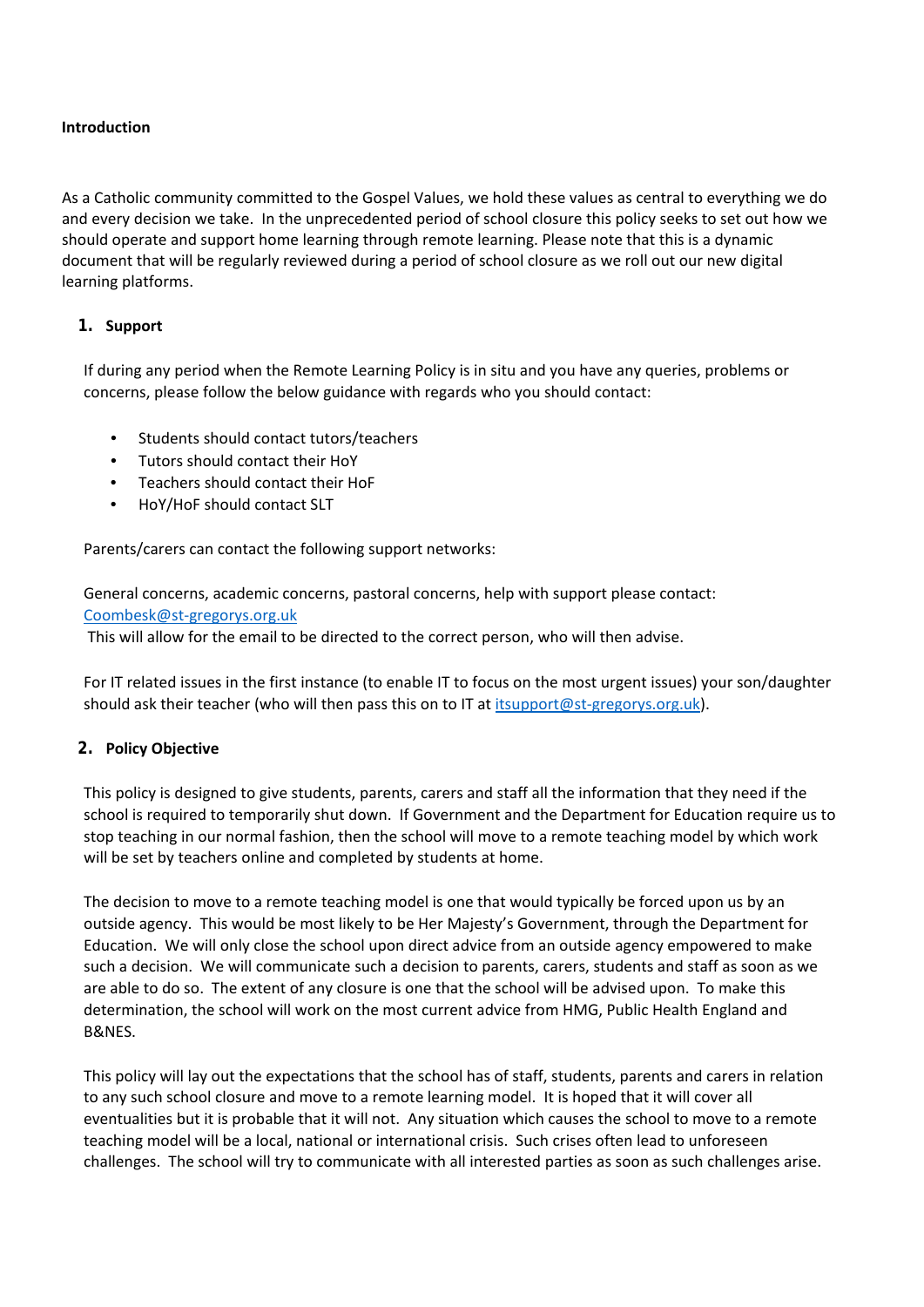The policy makes reference to digital teaching. For the purposes of this policy, digital teaching means the process of conducting a lesson in real time over Google Meet and using Google Classroom.

## **Expectations of St Gregory's Teachers**

- In a period of remote teaching, the school will continue to operate as normal a timetable of academic lessons as possible. Whilst the normal routine of school life will be disrupted, it is not the case that the school is 'closed for business'. Instead, our core business will move, for the most part, from face to face delivery into an online sphere. The timings of the school day may be adapted to support remote learning and the school will communicate these changes, as necessary.
- Teachers are expected to deliver live lessons via Google Meet and Google Classroom unless engaged in school activities such as supporting Critical Worker Hubs or Lateral Flow Testing.
- Teachers should be dressed appropriately for all lessons being live streamed to students via Google Meet, in general all student cameras and mics should be turned off unless the teacher requests otherwise. The teacher can choose if they wish to use the camera to deliver their live lesson or not. A photograph or image can be added as a profile.
- Teachers must not, as per the school's Child Protection Policy, ever call or text students using the students' mobile phone. Where 1 to 1 mentoring, intervention or support via an outside agency takes place this will be done in a public area either in school or in the outside agent's work place into a communal area in the student's house. Parents/carers are notified and know the date, time of virtual meeting, platform being used, i.e. Microsoft Teams, telephone, Google Meet or Zoom, and the reason for the meeting. Details of the meeting are logged on SIMS.
- Homework will be set as appropriate for all students.
- Feedback and Assessment will inevitably take longer; however Google Classroom will support this. Student work will be marked and returned.
- Teachers should remember that students at home will still require the same level of differentiation and support as they would in school. Tasks should be set that are accessible and that fall within expectations that are appropriate. The time allotted for given tasks must be clear. The instructions for tasks must be equally clear.
- Work must be sent from students to teachers via email or through Google Classroom. It is up to the individual teacher to make clear how they expect to receive work.
- Do not rely on students being able to print out work at home. If printing is required, teachers must ensure this is made available to students prior to the lesson.
- Registers are to be taken on SIMS for all live lessons. Non-attendance must be followed up by sending an email to the absent student. STU, LST and LMU will co-ordinate communication home regarding attendance on a weekly basis. There will be extensive intervention for all students with less than 40% attendance on a weekly basis.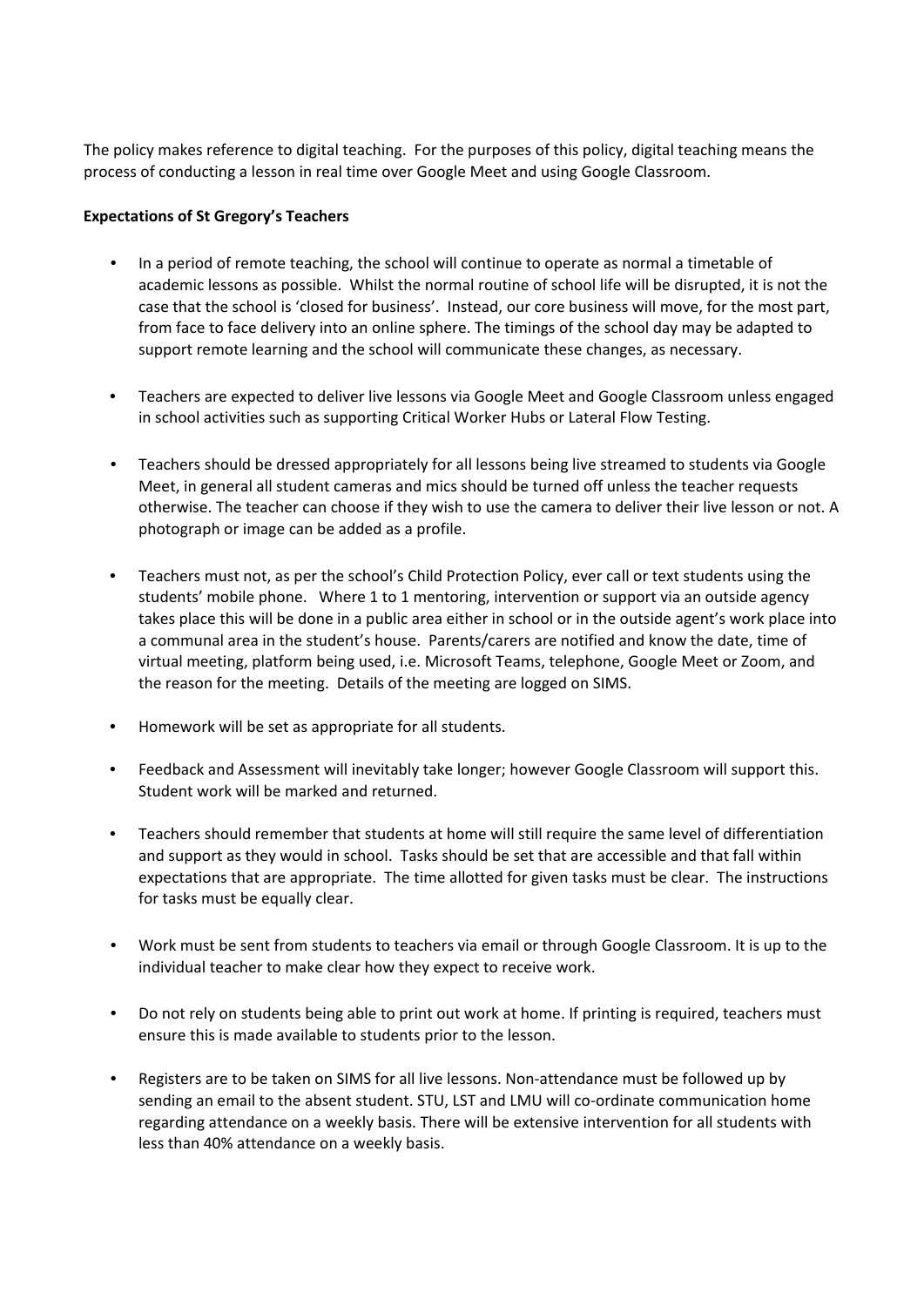- Staff should continue to use their planners to record any issues of attendance, behaviour or other concerns. It is important to, wherever possible, continue to use our day to day systems and record any contact, concerns or interventions on SIMS.
- Teachers should ensure that, by the end of the day, all student queries, questions and concerns have been dealt with in an appropriate manner, even if that is a holding response.
- Tutors will be asked to digitally 'meet' their Tutor Group. Y7-11 tutors will meet their tutees daily. Sixth Form tutors will meet Y12 and Y13 on alternate days to allow bespoke support for the different year groups. It is essential that the welfare and wellbeing of the students is monitored and that tutors are available to help offer support and guidance where necessary. Tutors should use the normal school systems to keep HoY up to date on any issues that might develop with their students.
- Please be assured that the school understands that a move to a different way of working comes with challenges. We know that it is likely that if all schools close then teachers will also have issues of childcare to contend with. In any such instance of remote teaching, please understand that we operate on the principle that 'perfect is the enemy of good.' We understand that things may be disrupted and that the exigencies of family life may mean changes have to be made. The important thing is that teachers try to plan as effectively as possible, working with spouses and partners to allow themselves to be able to deliver lessons that they need to. Early communication of plans to students and HoF are vital and will be essential in ensuring that expectations are managed, and students can and will work effectively. Teachers are Key Workers and as such do have access to Key Worker Hubs in their child's school. If teachers require support in accessing these Hubs please contact the Headteacher and or HR.
- Please note that the school will require teachers to come into the school during any school closures. Staff should follow appropriate social distancing advice at all times as issued by PHE & HM Government and B&NES. In line with Government Guidance all staff will be offered weekly Lateral Flow Test's.
- Any period of remote teaching will only run for the school term dates as previously advertised. Teachers and students will still require the benefits of the holidays.
- If the need for a 1 to 1 academic/tutor meeting between a teacher and student arises then the teacher needs to ensure that their HoF and the student's HoY and the students' parents/carers are notified and know the date, time of virtual meeting, platform being used, i.e. Microsoft Teams, telephone, Google Meet or Zoom, and the reason for the meeting. The student's parent/carer must also be present if the meeting involves a student in Years7-11. The teacher needs to keep a record of the meeting, date, time, duration of meeting, points discussed, and actions agreed.
- The school expects all staff to do the very best that they can under the circumstances and appreciates the fact that staff will be working hard for the duration of any period of remote teaching.
- If staff cannot work from home, then they can work from school and a classroom will be made available for them.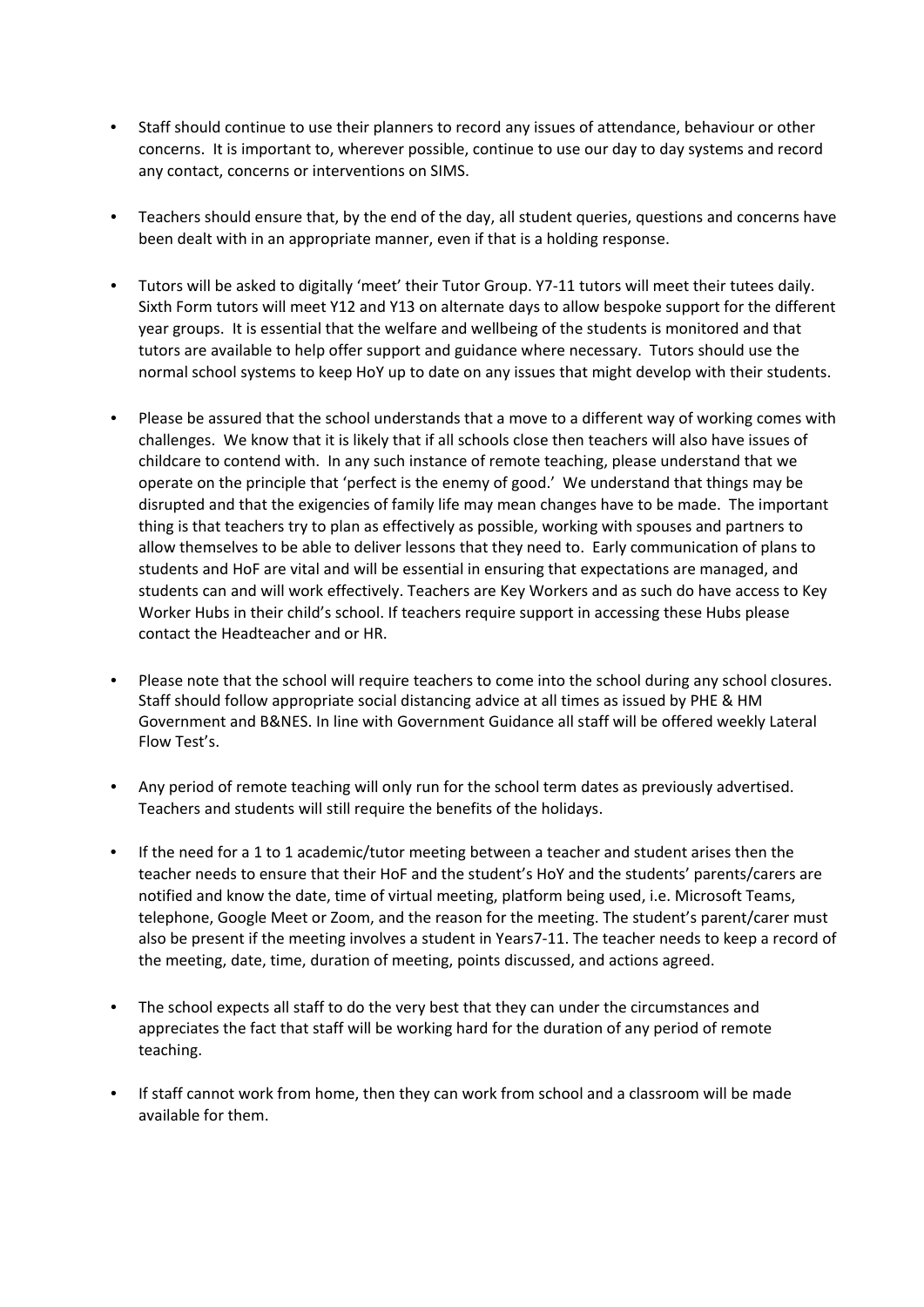## **Expectations of Learning Support Assistants**

- LSAs are expected to support students with SEND, especially those with EHCPs both in school and remotely.
- LSAs will be allocated students to support by the SEND Manager and SENCo.
- LSAs will contact parents, carers and students with EHCPs to ensure that they understand the work set and have the resources to complete it. Contact will, when necessary, be remote and in the first instance through email. Should the need for a 1 to 1 intervention meeting between an LSA and student arise, then the LSA needs to ensure that the SEND Manager and SENCo are notified and know the date, time of virtual meeting, platform being used, i.e. Microsoft Teams, Zoom or telephone and the reason for the meeting. Interventions may be delivered 1 to 1 or in small groups via Google Meet (if possible) or Zoom. The SEND Manager and SENCo will coordinate the remote interventions programme. Before a remote intervention or support meeting takes place, parents/ carers must be informed in advance. When a remote intervention or meeting has taken place, this must be recorded on SIMS under initiatives and on a student's individual tracking (where relevant) by LSAs.
- In some circumstances it will be necessary to contact students on the telephone. In these situations the LSA must ensure that the telephone contact is at an appointed time, that where possible the parent/carer is present and can hear through the 'speaker option' on the telephone. Telephone calls made from home must not be made in the presence of others in the building, and must use 141 (number withheld) at all times. The LSA must notify the SEND manager and SENCo of the call and record the time of the call, make notes of the conversation held in the individual student's tracking (where relevant) and record this in SIMS under initiatives.
- LSAs must notify the DSL immediately of any CP or safeguarding concerns that they have. This should be done by telephone if it is urgent or via My Concern.

# **Expectations of Heads of Faculty**

- HoF should oversee the consistency and quality of work being set. They should check in with their departments remotely on a daily basis and in person on a weekly basis to guarantee consistency of approach and to be alert to any concerns.
- HoF will provide feedback/reports as necessary on the consistency of their faculty's remote learning provision and be responsible for Quality First Teaching in their faculty.
- HoF should do all they can to model excellent digital teaching to their departments. They should share resources and techniques for good teaching in a digital format.
- HoF should contact parents/carers and students who are exceeding or trying really hard in their remote learning to praise and encourage them.
- HoF should communicate with their line manager and CLG to share thoughts, concerns and ideas.
- HoF should report any concerns raised by their team to the appropriate HoY or DSL.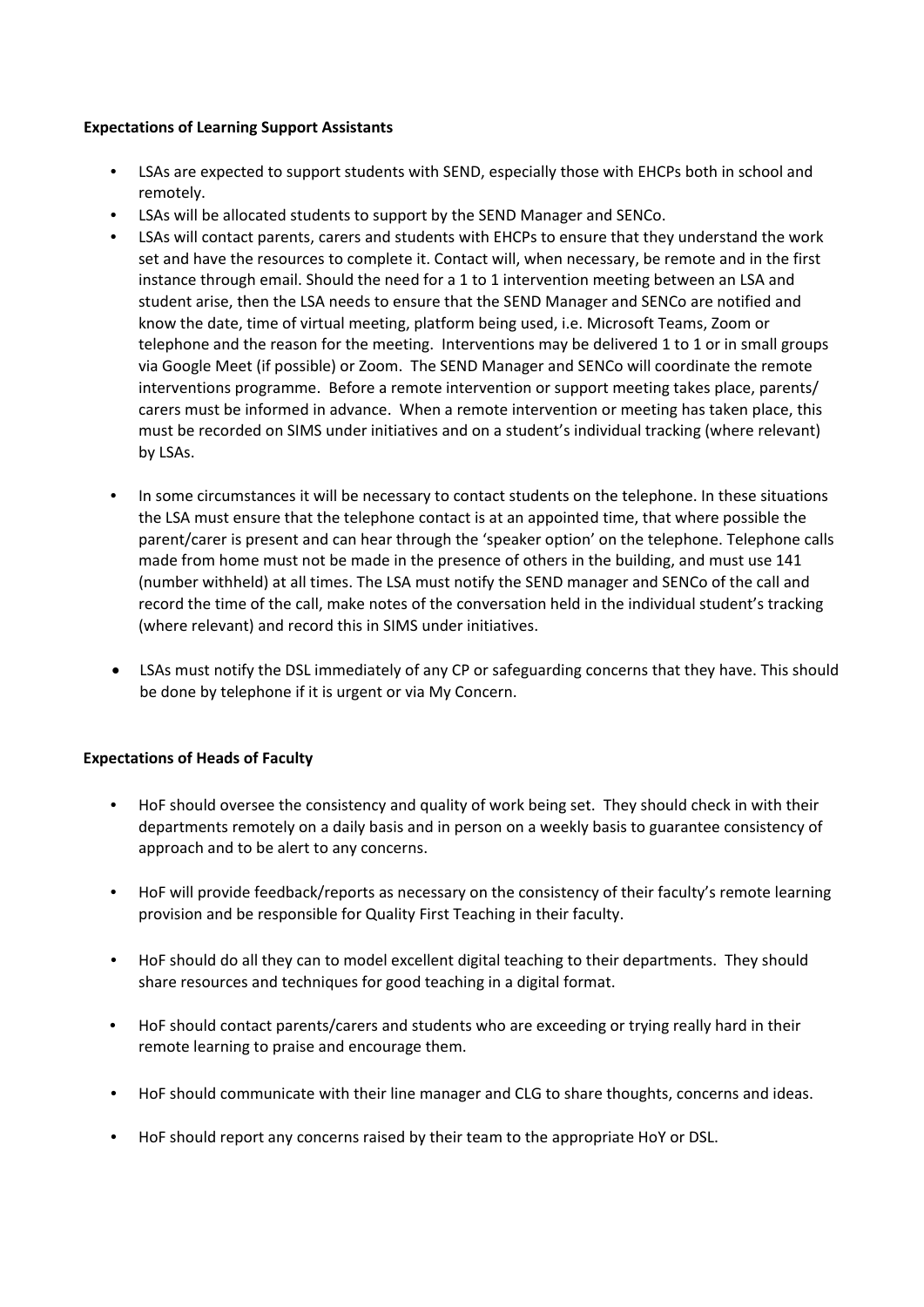## **Expectations of HoY and Tutors**

- Year 7-11 Tutors will meet their tutor groups daily during morning registration. Sixth form tutors will meet their tutors groups as per the sixth form Tutor programme as directed by the Head of Sixth.
- Tutors should be prepared to pick up on any student who is not regularly attending digital lessons or completing their work. They should make contact with the student and, where necessary, the parent/carer.
- HoY should oversee the work of tutors and deal with any pastoral concerns which may escalate to their level.
- HoY should contact parents/carers and students who are exceeding or trying really hard in their remote learning to praise and encourage them.

## **Expectation of Students**

- The school will not close unless it is asked to by the Government. If the school does close then we will move to a period of 'remote teaching.' This will mean that your lessons are taught by your teachers using Google Classroom.
- Your use of devices when being remotely taught is covered by the school's E-Safety Acceptable Use Policy and the school's Behaviour Policy. You are still in school, but you are being taught remotely.
- The majority of your lessons will be taught digitally this will be dependent on a number of variables.
- The timings of your school day will be adapted to support remote learning. Lessons will be 45 minutes long with 15 minute breaks between lessons. An outline of your school day will be shared with you at the start of any period of whole school remote learning.
- You are expected to attend your lessons. Registers will be taken through Google Classroom/SIMS. If you do not register, then any such absence will be followed up as we normally would.
- You should be appropriately dressed for all digital lessons.
- When entering a digital lesson through Google Meet the camera and microphone should be turned off. Your teacher will ask you to switch on your microphones and cameras as and when they require it.
- You must check your school emails a minimum of three times a day for vital messages. Once before 8.30am, once around lunchtime and once again between 4.30pm and 5.00pm.
- For the planned lessons that you are not being taught digitally, you should aim to complete the work that will be set for you in that subject. The work should take the time allocated to you for that lesson. If you are struggling with the work set or it is taking a long time, then please inform your subject teacher.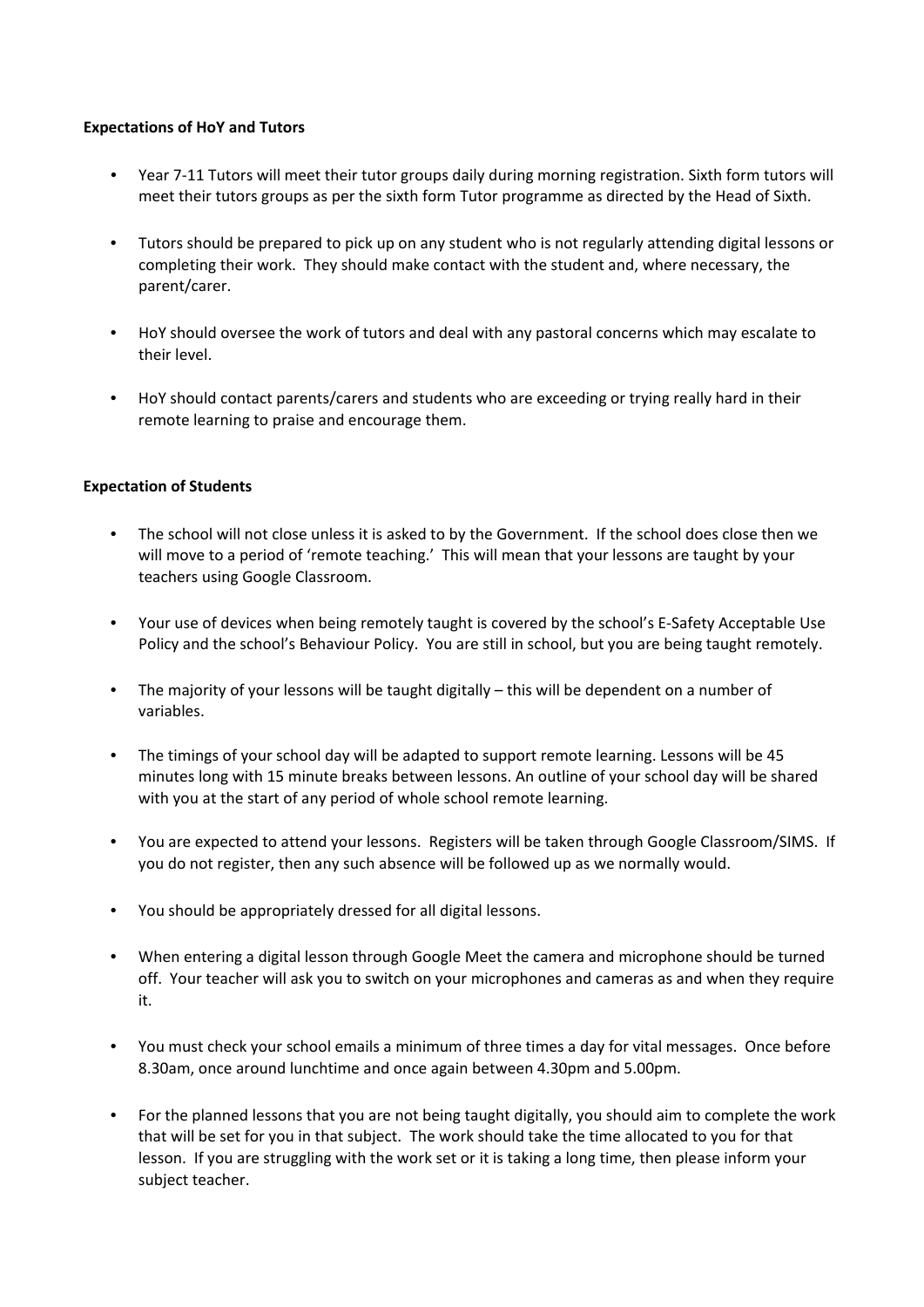- You should make sure that your devices are charged and updated to ensure you are able to access the lessons available to you.
- Your teachers will be available to you during normal school/working hours if you have any questions. Email and/or Google Classroom will be the best way of communicating with them. They will respond in a timely way during the working day but please be patient.
- If your teacher requires you to attend a 1 to 1 academic/tutor meeting your teacher will contact you and your parents/carers via email with the date and time of the meeting.
- •
- Homework will be set and you are expected to complete homework and hand in as normal.

## **Expectations of Parents/Carers**

- If the school is asked to close by the Government, then we will move to remote teaching.
- During that period the majority of lessons will take place in real time using Google Classroom unless a teacher is working in school supporting the Critical worker Hubs or Lateral Flow Testing. We will also provide other learning opportunities for students such as Wellbeing and Study Days.
- All students have an Office365 account and Google Classroom. Students are expected to attend all digitally streamed lessons and to complete all independent work at a good standard to the deadlines set by teachers.
- Ideally, students should be working in a public area of their home. Somewhere like a kitchen, dining room or a study that can be supervised by an adult. Students must not take part in streamed lessons in their bedroom and they must be appropriately dressed for streamed lessons. They need not wear school uniform, but nor should they be in their pyjamas.
- Students should be working in a productive environment. There should be, wherever possible, quiet and calm. TVs should not be on and phones should have airplane mode enforced/switched off unless they are using the phone to access the lesson.
- Students should follow their school day and they should work during timetabled lessons. This will help students to plan their time over the course of the day. The school day will be amended to support remote learning and this will be communicated with students, parents and carers prior to the start of remote learning. Lessons will be 45 minutes long and 15 minute breaks between lessons have been built in to support students.
- Please do encourage students to get outside, even if in the garden, where possible. Fresh air and exercise will help with their learning and their mental health and wellbeing.
- If you have any concerns about your child's work or their wellbeing, then do please follow the normal procedure of contacting their tutor. Tutors will be meeting regularly with their students using Tutor Time (Google Meet) to talk about how best to handle isolation and working remotely.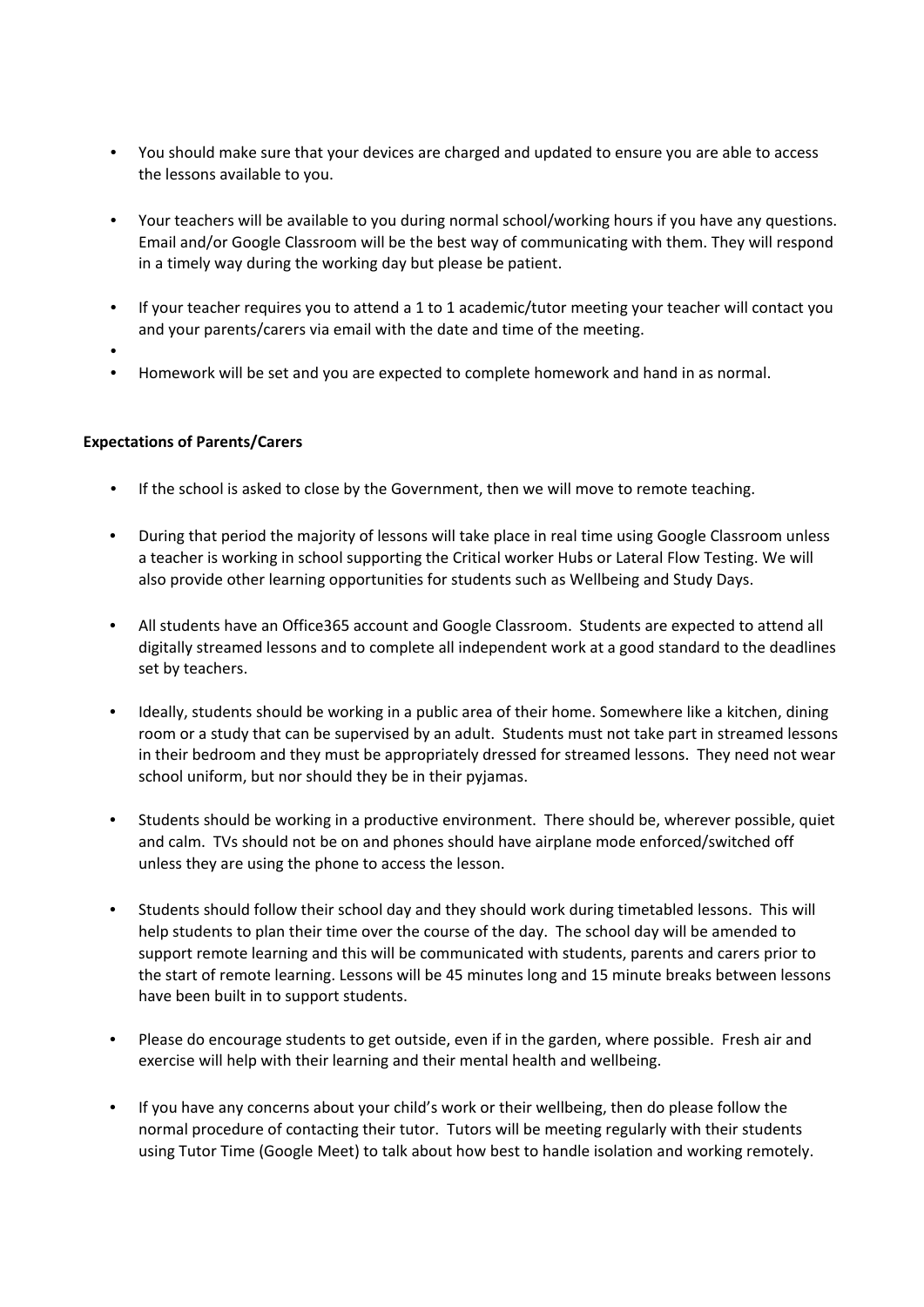- Students should follow the normal school rules in terms of online behaviour. The school is continuing to operate and we expect students to behave in an appropriate manner online, just as we would in person.
- Parents and carers should understand that we are trying to replicate the normal conditions of school life for our students as much as is possible. To that end, parents and carers should not involve themselves in the digital lessons, they should not do their child's work for them and they should continue to encourage them to be independent learners, supported by parents/carers at home.
- Parents/carers should check with their children that they are working on line and accessing their lessons.

## **APPENDIX A**

## **REMOTE LEARNING BEHAVIOUR POLICY**

During a school closure we will operate a modified version of our Behaviour Policy in that we expect all students to behave sensibly and with respect. We will still follow the principles of Ready to Learn. Students need to be polite and respectful and use the online learning platform appropriately. In the unlikely situation that students do not do this and impact negatively on the learning of others, the teacher will remove them from the lesson and contact parents/carers.

## **Rewards**

- Teachers should continue to recognise excellent work with a House Point /Merit. This should be recorded on SIMS.
- Any outstanding work should be nominated for a Faculty or Headteacher's Commendation. Teachers to contact their HoF or the Head's PA to request a Commendation.
- Rewards will also be given for excellent attendance to live lessons.

## **Sanctions**

- Ready to Learn will be used and sanctions recorded on SIMS.
- Teachers can remove a student from a live lesson if they are behaving inappropriately and having a negative impact on the class' learning.

## **Safeguarding Issues**

• If a teacher identifies any possible safeguarding concerns, teachers should record their concerns on My Concern and contact STU (Designated Safeguarding Lead) immediately by email.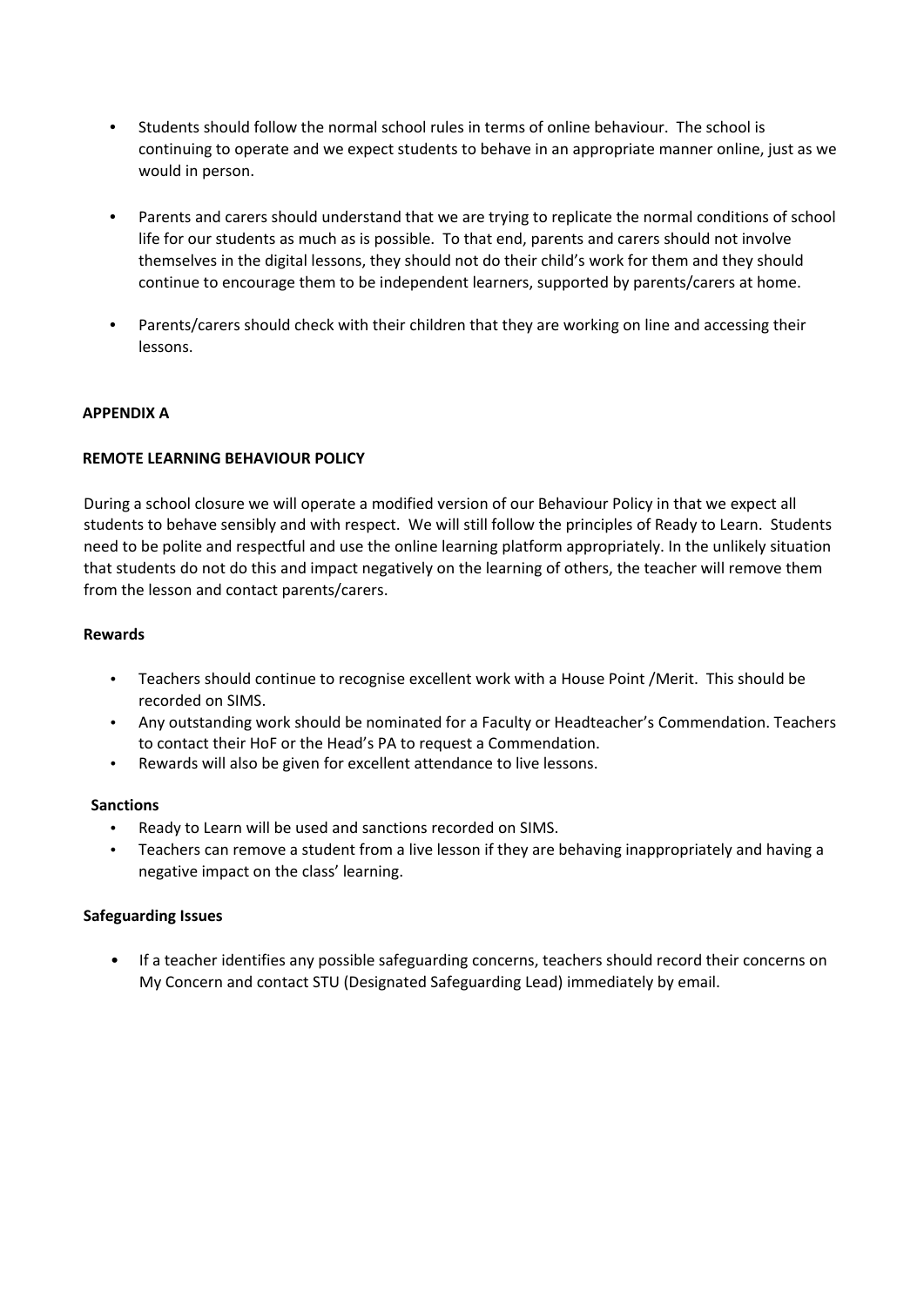## **APPENDIX B**

#### **REMOTE LEARNING REGISTRATION POLICY**

- All students will be marked centrally in line with government guidance.
- If a student is too unwell to attend a remote lesson then please email Mrs O'Bray [OBrayC@st](mailto:OBrayC@st-gregorys.org.uk)[gregorys.org.uk](mailto:OBrayC@st-gregorys.org.uk) with your son/daughters name and tutor group and she will notify staff that they are ill and they will be marked I (ill) on the teacher's individual register.
- Teachers are responsible for completing lesson registers for every taught remote lesson on SIMS. If no reason is given for an absence then the teacher will contact the student and parents/carers via email in the first instance and pass on details if necessary for HoF to follow up. If parents/carers have any concerns/queries they can contact the school via email and/or Google Classroom. Staff will respond in a timely way during the working day but please be patient.
- If a teacher is unable to have a live lesson for any reason they will mark all students with an 'A'.
- Attendance at remote lessons for students with an EHCP or in the care of a local authority will also be closely monitored and overseen by Mrs. Morriss, Assistant Headteacher Inclusion / SENCo. Where necessary, students may be requested to attend on-site provision if there are attendance concerns with accessing remote learning at home. Additional support to assist students, parents and carers in accessing remote learning will always be offered in the first instance before any requests are made to attend on-site provision.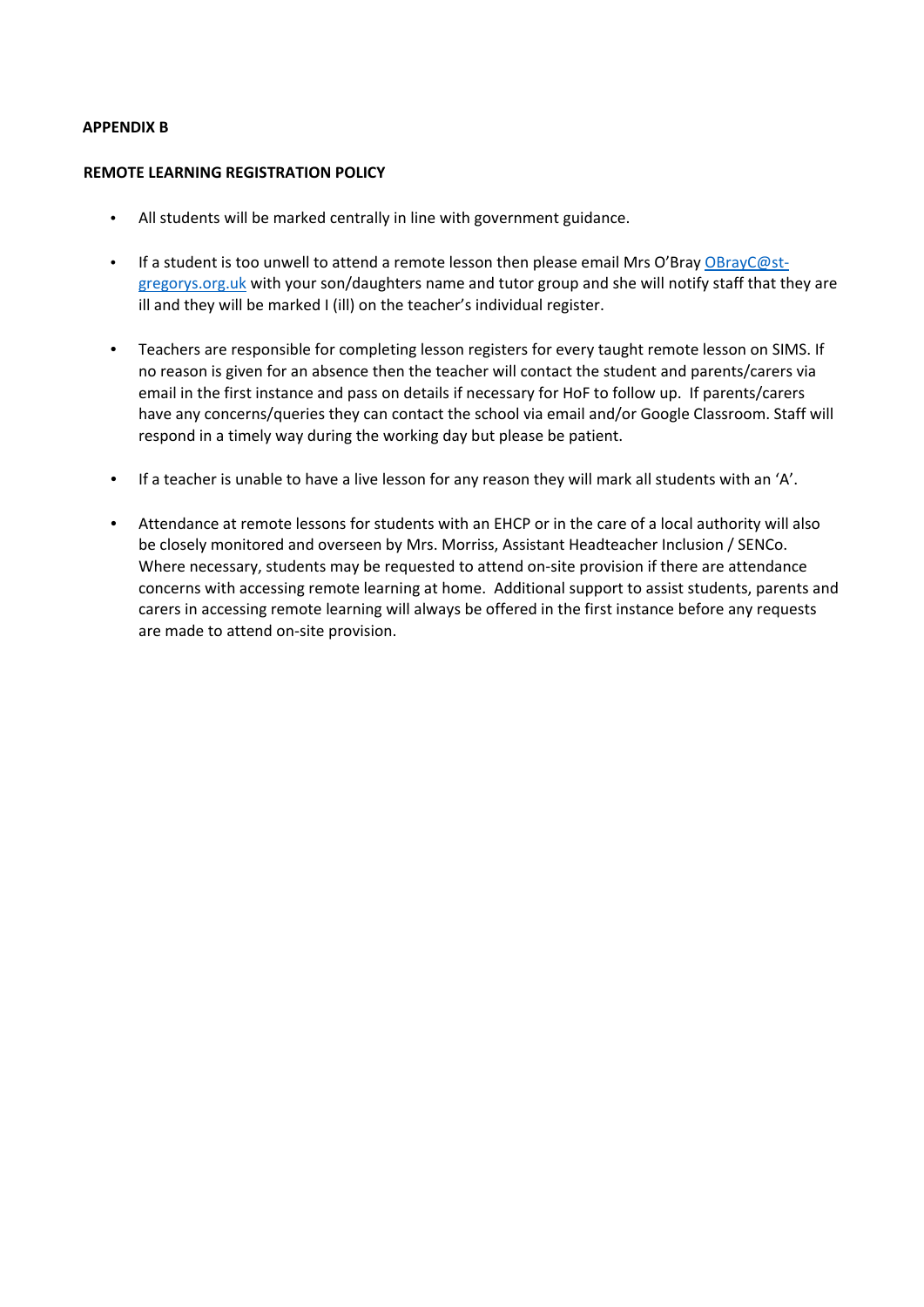#### **APPENDIX C**

#### **ROLE OF HEAD OF YEAR AND TUTORS**

#### **Role of Heads of Year**

- 1. Hold remote tutor meetings. This should be used to check on student welfare, remote learning issues and staff welfare. HoY to arrange team meetings with their teams.
- 2. Contact parents/carers if welfare concerns have been raised.
- 3. Contact parents/carers of students on the Pastoral Concerns/Vulnerable Student list. This call should focus on the student's and family's welfare. Record contact and alert DSL to any issues/concerns.
- 4. Monitor Year Group Questionnaire. A questionnaire will be sent to students fortnightly by HoY. Any concerning responses will be passed to tutors and DSLs and action taken.

## **Role of Tutor**

- 1. To hold daily tutor sessions as per the remote learning timetable
- 2. Communication. It is essential we maintain excellent communication during a school closure. Tutors should flag concerns to HoY and, if appropriate, STU (DSL) and Deputy DSLs ZJE and SIB.

#### **Pastoral Care**

During the school closure we will endeavour to maintain our high levels of pastoral care.

• Any concerns in the first instance contact the student's tutor.

#### **Safeguarding**

Designated Safeguarding Lead (DSL) and Director of Pastoral Care Mrs Tuke [tukes@st-gregorys.org.uk](mailto:tukes@st-gregorys.org.uk)

Deputy DSL Mrs Jenkins [jenkinsz@st-gregorys.org.uk](mailto:jenkinsz@st-gregorys.org.uk) and Dr Brook[s brookss@st-gregorys.org.uk](mailto:brookss@st-gregorys.org.uk)

Pastoral Team Years 7-11

- Head of Year 7 Ms Miller millere@st-gregorys.org.uk
- Year 7 Tutors:

7E - Mrs McHale – mchale@st-gregorys.org.uk

7G – Mrs Savory – savorye@st-gregorys.org.uk

7O – Mr Watson – watsonr@st-gregorys.org.uk

7R – Mrs Auburn – auburnz@st-gregorys.org.uk

7S – Mr Cooper – cooperd@st-gregorys.org.uk

7Y – Miss Shepherd – shepherdg@st-gregorys.org.uk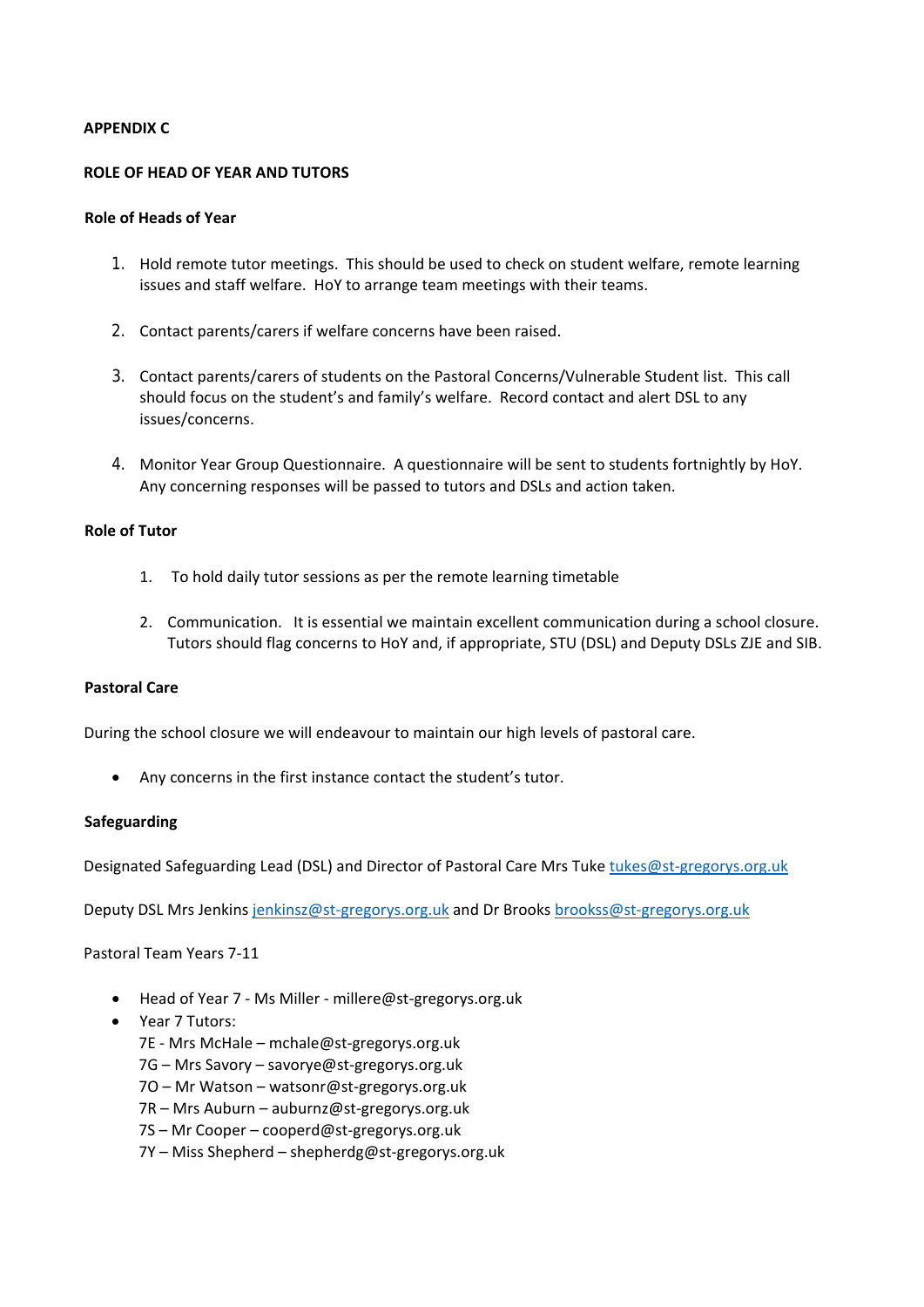- Head of Year 8 Mrs Richards [richardsc@st-gregorys.org.uk](mailto:richardsc@st-gregorys.org.uk)
- Year 8 Tutors:
	- 8E Mrs Newton [newtons@st-gregorys.org.uk](mailto:newtons@st-gregorys.org.uk)
	- 8G Mr Hayward [haywardp@st-gregorys.org.uk](mailto:haywardp@st-gregorys.org.uk) / Mrs Hook [hooks@st-gregorys.org.uk](mailto:hooks@st-gregorys.org.uk)
	- 8O Mrs Baker– [bakerd@st-gregorys.org.uk](mailto:bakerd@st-gregorys.org.uk) / Mrs Kay [kaym@st-gregorys.org.uk](mailto:kaym@st-gregorys.org.uk)
	- 8R Miss Townsend [townsendh@st-gregorys.org.uk](mailto:townsendh@st-gregorys.org.uk) / Mrs Kestell [kestellm@st-gregorys.org.uk](mailto:kestellm@st-gregorys.org.uk)
	- 8S Mrs Waldron [waldrons@st-gregorys.org.uk](mailto:waldrons@st-gregorys.org.uk)

8Y – Miss McCarthy – [mccarthye@st-gregorys.org.uk](mailto:mccarthye@st-gregorys.org.uk) / Mrs Broadway – [broadwaya@st](mailto:broadwaya@st-gregorys.org.uk)[gregorys.org.uk](mailto:broadwaya@st-gregorys.org.uk)

- Head of Year 9 Mr Duffy [duffys@st-gregorys.org.uk](mailto:duffys@st-gregorys.org.uk)
- Year 9 Tutors:
	- 9E Miss Hollywood [hollywoods@st-gregorys.org.uk](mailto:hollywoods@st-gregorys.org.uk)
	- 9G Mrs Bowden [bowdenj@st-gregorys.org.uk](mailto:bowdenj@st-gregorys.org.uk)
	- 9O Mrs Parker [parkerc@st-gregorys.org.uk](mailto:parkerc@st-gregorys.org.uk)
	- 9R Mr Trinder [trinderj@st-gregorys.org.uk](mailto:trinderj@st-gregorys.org.uk)
	- 9S Mr Dorney [dorneyj@st-gregorys.org.uk](mailto:dorneyj@st-gregorys.org.uk)
	- 9Y Mrs Davies [daviesm@st-gregorys.org.uk](mailto:daviesm@st-gregorys.org.uk)
- Head of Year 10 Mr Brodie [brodies@st-gregorys.org.uk](mailto:brodies@st-gregorys.org.uk)
- Year 10 Tutors:
	- 10E Mrs Ruck [ruckc@st-gregorys.org.uk](mailto:ruckc@st-gregorys.org.uk)
	- 10G Mr Niamir [niamira@st-gregorys.org.uk](mailto:niamira@st-gregorys.org.uk)
	- 10O Miss Hawthorne [hawthornee@st-gregorys.org.uk](mailto:hawthornee@st-gregorys.org.uk)
	- 10R Miss McFarlane [mcfarlanek@st-gregorys.org.uk](mailto:mcfarlanek@st-gregorys.org.uk)
	- 10S Mrs Lemee-Wright [lemeej@st-gregorys.org.uk](mailto:lemeej@st-gregorys.org.uk)
	- 10Y Mr Crease [creaseb@st-gregorys.org.uk](mailto:creaseb@st-gregorys.org.uk)
- Head of Year 11 Mr Purcell [purcellr@st-gregorys.org.uk](mailto:purcellr@st-gregorys.org.uk)
- Year 11 Tutors:
	- 11E Miss Culleton [culletong@st-gregorys.org.uk](mailto:culletong@st-gregorys.org.uk)
	- 11G Miss Stork [storke@st-gregorys.org.uk](mailto:storke@st-gregorys.org.uk)
	- 11O Mr Foley [foleya@st-gregorys.org.uk](mailto:foleya@st-gregorys.org.uk)
	- 11R Mrs Burles [burlesc@st-gregorys.org.uk](mailto:burlesc@st-gregorys.org.uk) / Mrs Corripio-Lopez [corripio-lopezm@st-](mailto:corripio-lopezm@st-gregorys.org.uk)

[gregorys.org.uk](mailto:corripio-lopezm@st-gregorys.org.uk)

- 11S Mrs Hillier-Brown [hillier-brownh@st-gregorys.org.uk](mailto:hillier-brownh@st-gregorys.org.uk)
- 11Y Ms Spindler [spindlerr@st-gregorys.org.uk](mailto:spindlerr@st-gregorys.org.uk) / Mrs Musgrove [musgroves@st-gregorys.org.uk](mailto:musgroves@st-gregorys.org.uk)

Sixth Form Team

Head of Sixth Form - Mrs Staves - [stavesl@st-gregorys.org.uk](mailto:stavesl@st-gregorys.org.uk)

Deputy Head of Sixth Form - Mr Ackland - [acklandb@st-gregorys.org.uk](mailto:acklandb@st-gregorys.org.uk)

- Tutors
	- − 6.1 Mr Boutland-Smith [boulandsmithc@st-gregorys.org.uk](mailto:boulandsmithc@st-gregorys.org.uk)
	- − 6.2 Mrs Bailey [baileym@st-gregorys.org.uk](mailto:baileym@st-gregorys.org.uk)
	- − 6.3 Mr Davis [davisj@st-gregorys.org.uk](mailto:davisj@st-gregorys.org.uk)
	- − 6.4 Mr Bird [birdd@st-gregorys.org.uk](mailto:birdd@st-gregorys.org.uk)
	- − 6.5 Mr Burn [burns@st-gregorys.org.uk](mailto:burns@st-gregorys.org.uk)
	- − 6.6 Mr Leaman [leamanm@st-gregorys.org.uk](mailto:leamanm@st-gregorys.org.uk)
- Sixth Form Administrator Mrs Kinch [kincha@st-gregorys.org.uk](mailto:kincha@st-gregorys.org.uk)
- Chaplaincy Mr Robinson [robinsonm@st-gregorys.org.uk](mailto:robinsonm@st-gregorys.org.uk)